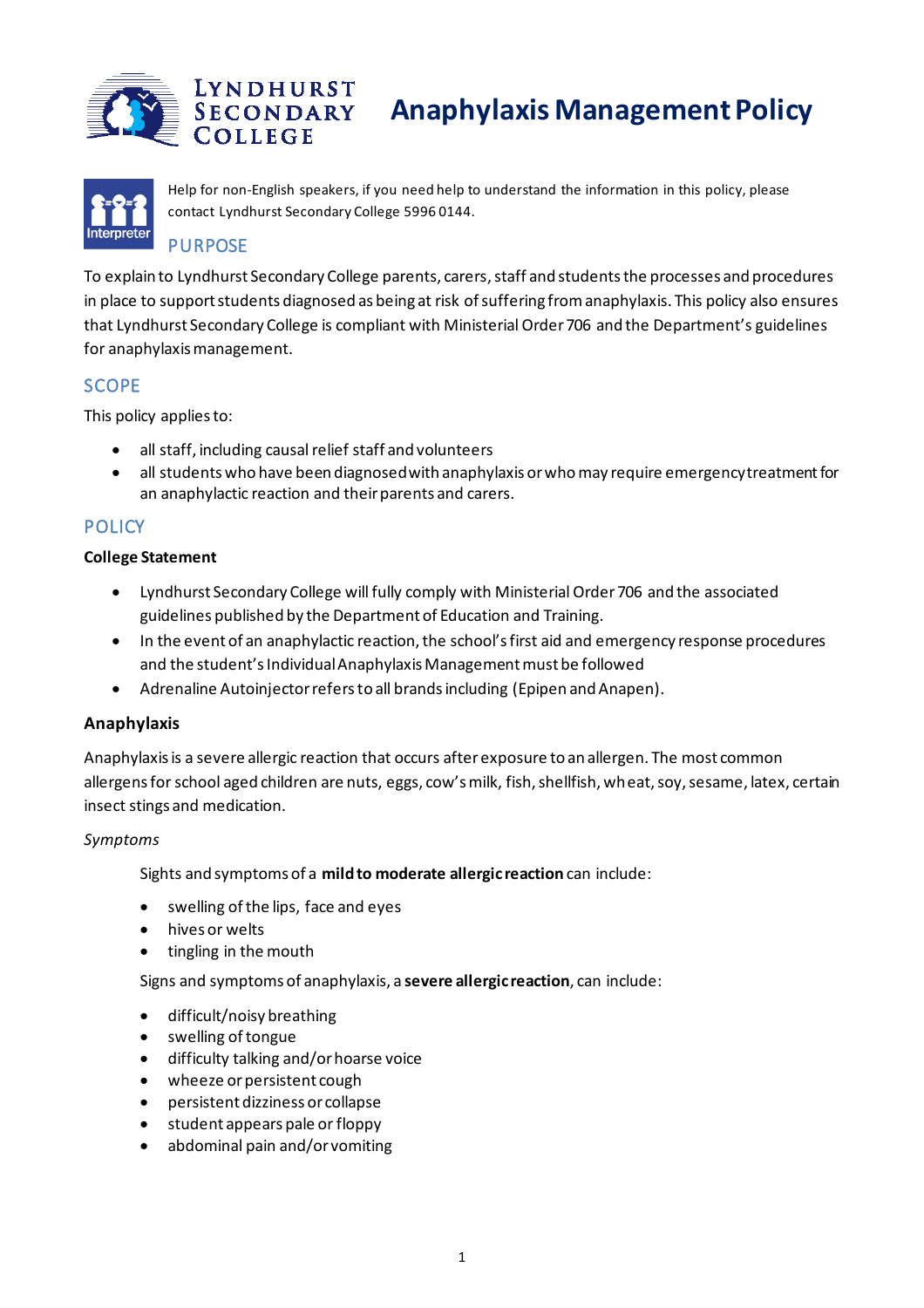

Symptoms usually develop within five to ten minutes and up to two hours after exposure to an allergen but can appear within a few minutes.

*Treatment*

Adrenaline given as an injection into the muscle of the **outer mid-thigh** is the first aid treatment for anaphylaxis.

Individuals diagnosed as being at risk of anaphylaxis are prescribed by their doctor an adrenaline autoinjector for use in an emergency. These adrenaline autoinjectors are designed so that anyone can use them in an emergency.

#### **Individual Anaphylaxis Management Plans**

All students at Lyndhurst Secondary College who are diagnosed by a medical practitioner as being at risk of suffering from an anaphylactic reaction must have an **Individual Anaphylaxis Management Plan**. When notified of an anaphylaxis diagnosis, the principal of Lyndhurst Secondary College is responsible for developing a plan in consultation with the student's parents/carers. Where necessary, this plan will be in place as soon as practicable after a student enrols and where possible before the student's first day.

#### **Parents and carers must:**

- Obtain an ASCIA Action Plan for Anaphylaxis from the student's medical practitioner and provide a copy to the College as soon as practicable
- Immediately inform the College in writing if there is a relevant change in the student's medical condition and obtain an updated ASCIA Action Plan for Anaphylaxis
- Provide an up-to-date photo of the student for the ASCIA Action Plan for Anaphylaxis when that Plan is provided to the school and each time it is reviewed
- Provide the College with a current adrenaline autoinjector for the student that has not expired
- Participate in annual reviews of the student's Plan.

#### *Please note when an adrenaline autoinjector expires a new one must be provided.*

#### **Each student's Individual Anaphylaxis Management Plan must include:**

- Information about the student's medical condition that relates to allergy and the potential for anaphylactic reaction, including the type of allergies the student has
- Information about the signs or symptoms the student might exhibit in the event of an alle rgic reaction based on a written diagnosis from a medical practitioner
- Strategies to minimise the risk of exposure to known allergens while the student is under the care or supervision of College staff, including in the school yard, at camps, excursions, and or at special events conducted, organised or attended by the College
- The name of the person(s) responsible for implementing the risk minimisation strategies
- Information about where the student's medication will be stored
- The student's emergency contact details
- An up-to-date ASCIA Action Plan for Anaphylaxis completed by the student's medical practitioner.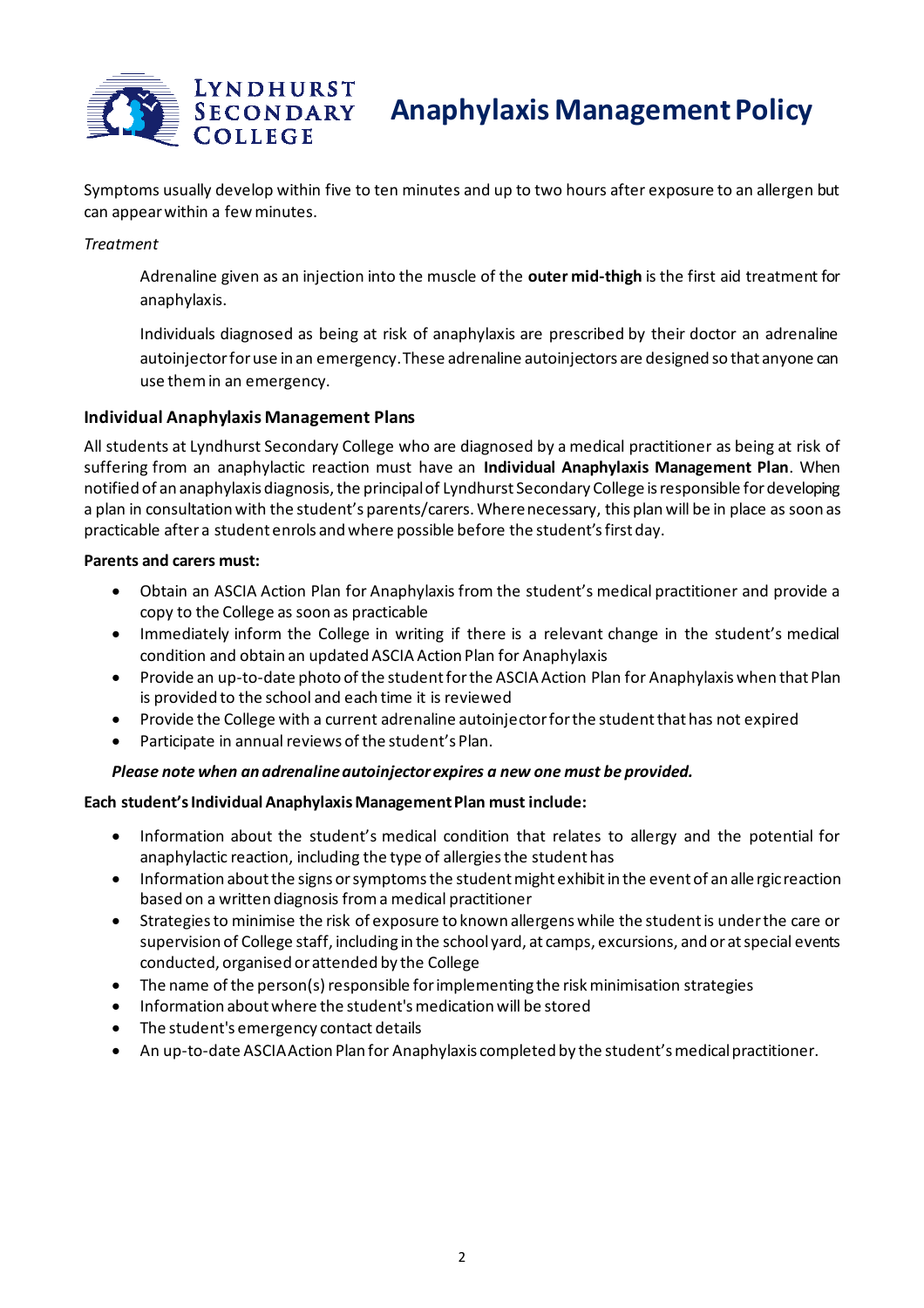

#### **Review and updates to Individual Anaphylaxis Plans**

A student's Individual Anaphylaxis Management Plan will be reviewed and updated on an annual basis in consultation with the student's parents/carers. The plan will also be reviewed and, where necessary, updated in the following circumstances:

- As soon as practicable after the student has an anaphylactic reaction at College
- If the student's medical condition, insofar as it relates to allergy and the potential for anaphylactic reaction, changes
- When the student is participating in an off-site activity, including camps and excursions, or at special events including fetes and concerts.

Our College may also consider updating a student's Individual Anaphylaxis Management Plan if there is an identified and significant increase in the student's potential risk of exposure to allergens at school.

### **Location of plans and adrenaline autoinjectors**

A copy of each student's ASCIA Action Plan is on display in the following locations.

- Reception (on the fridge)
- Staff Room (on the wall near the food prep area and in the red folder marked 'Serious Medical Conditions)
- Canteen (on the wall above the food prep area)
- Sick Bay (in the 'Action Plan' folder)
- All staff offices

Adrenaline Autoinjectors for individual students and for general use, are stored at

• Reception in an unlocked draw labeled **'Adrenaline Autoinjector located here'** along with each students Individual Anaphylaxis Management Plan and their Action Plan.

#### **Risk Minimisation Strategies**

**To reduce the risk of a student suffering from an anaphylactic reaction at the College we have put in place the following strategies:**

- Staff and students are regularly reminded to wash their hands after eating
- Students are discouraged from sharing food
- Garbage bins at school are to remain covered with lids to reduce the risk of attracting insects that may cause an allergic reaction
- Gloves must be worn when picking up papers or rubbish in the playground
- School canteen staff are trained in appropriate food handling to reduce the risk of crosscontamination
- Year groups will be informed of allergens that must be avoided in advance of class parties, events or birthdays
- Several general use adrenaline autoinjectors will be stored at reception for ease of access
- Planning for off-site activities will include risk minimisation strategies for students at risk of anaphylaxis including supervision requirements, appropriate number of trained staff, emergency response procedures and other risk controls appropriate to the activity and students attending.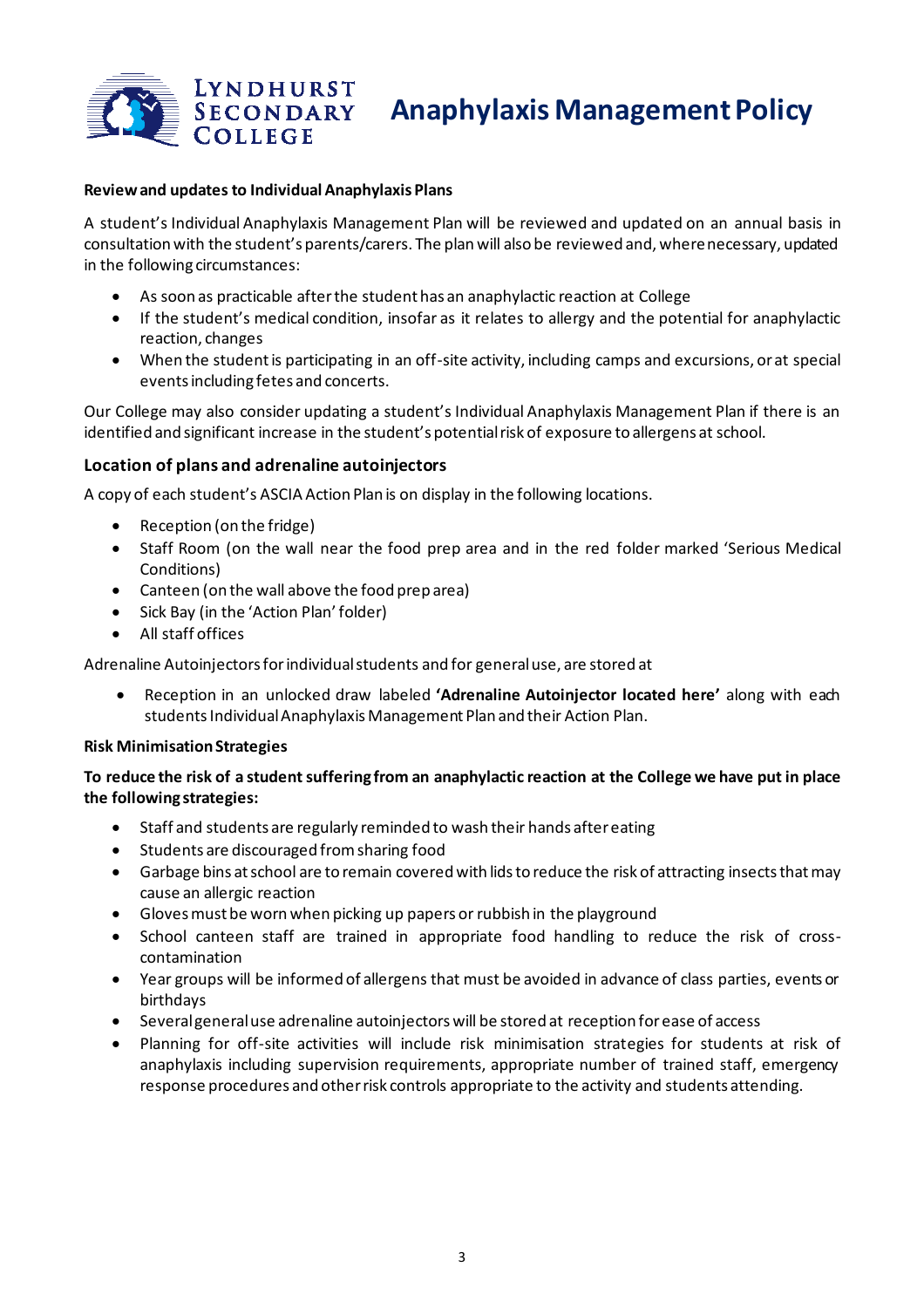

### **Adrenaline autoinjectors for general use**

Lyndhurst Secondary College will maintain a supply of adrenaline autoinjectors for general use, as a back-up to those provided by parents and carers for specific students, and for students who may suffer from a firsttime reaction at College.

Adrenaline autoinjectors for general use will be stored at Reception and labelled "general use".

The principal is responsible for arranging the purchase of adrenaline auto-injectors for general use, and will consider:

- the number of students enrolled at Lyndhurst Secondary College at risk of anaphylaxis
- the accessibility of adrenaline autoinjectors supplied by parents
- the availability of a sufficient supply of adrenaline autoinjectors for general use in various locations at the College, as well as at camps, excursions, and events
- the limited life span of adrenaline autoinjectors, and the need for general use adrenaline autoinjectors to be replaced when used or prior to expiry
- The weight of the students at risk of anaphylaxis to determine the correct dosage of adrenaline autoinjectors to purchase.

#### **Emergency Response**

In the event of an anaphylactic reaction, the emergency response procedures in this policy must be followed, together with the College's general first aid procedures, emergency response procedures and the student's Individual Anaphylaxis Management Plan.

A complete and up to date list of students identified as being at risk of anaphylaxis is maintained by the First Aid Manager and stored at the following locations.

Staff Room Sick Bay Canteen Reception Staff Offices

For camps, excursions and special events, a designated staff member will be responsible for maintaining a list of students at risk of anaphylaxis attending the special event, together with their Individual Anaphylaxis Management Plans and adrenaline autoinjectors, where appropriate.

If a student experiences an anaphylactic reaction at school or during a school activity, school staff must:

| <b>Step</b> | <b>Action</b>                                                                                                                                                                                                                                                                                                                                                                                                                                                                                                                                                                                            |  |
|-------------|----------------------------------------------------------------------------------------------------------------------------------------------------------------------------------------------------------------------------------------------------------------------------------------------------------------------------------------------------------------------------------------------------------------------------------------------------------------------------------------------------------------------------------------------------------------------------------------------------------|--|
| 1.          | Lay the person flat<br>Do not allow them to stand or walk<br>If breathing is difficult, allow them to sit<br>$\bullet$<br>Be calm and reassuring<br>$\bullet$<br>Do not leave them alone<br>Seek assistance from another staff member or reliable student to locate the student's<br>$\bullet$<br>adrenaline autoinjector or the school's general use autoinjector, and the student's<br>Individual Anaphylaxis Management Plan, stored at Reception<br>If the student's plan is not immediately available, or they appear to be experiencing a<br>$\bullet$<br>first-time reaction, follow steps 2 to 5 |  |
| 2.          | Administer an EpiPen or EpiPen Jr<br>Remove from plastic container                                                                                                                                                                                                                                                                                                                                                                                                                                                                                                                                       |  |
|             | Form a fist around the EpiPen and pull off the blue safety release (cap)                                                                                                                                                                                                                                                                                                                                                                                                                                                                                                                                 |  |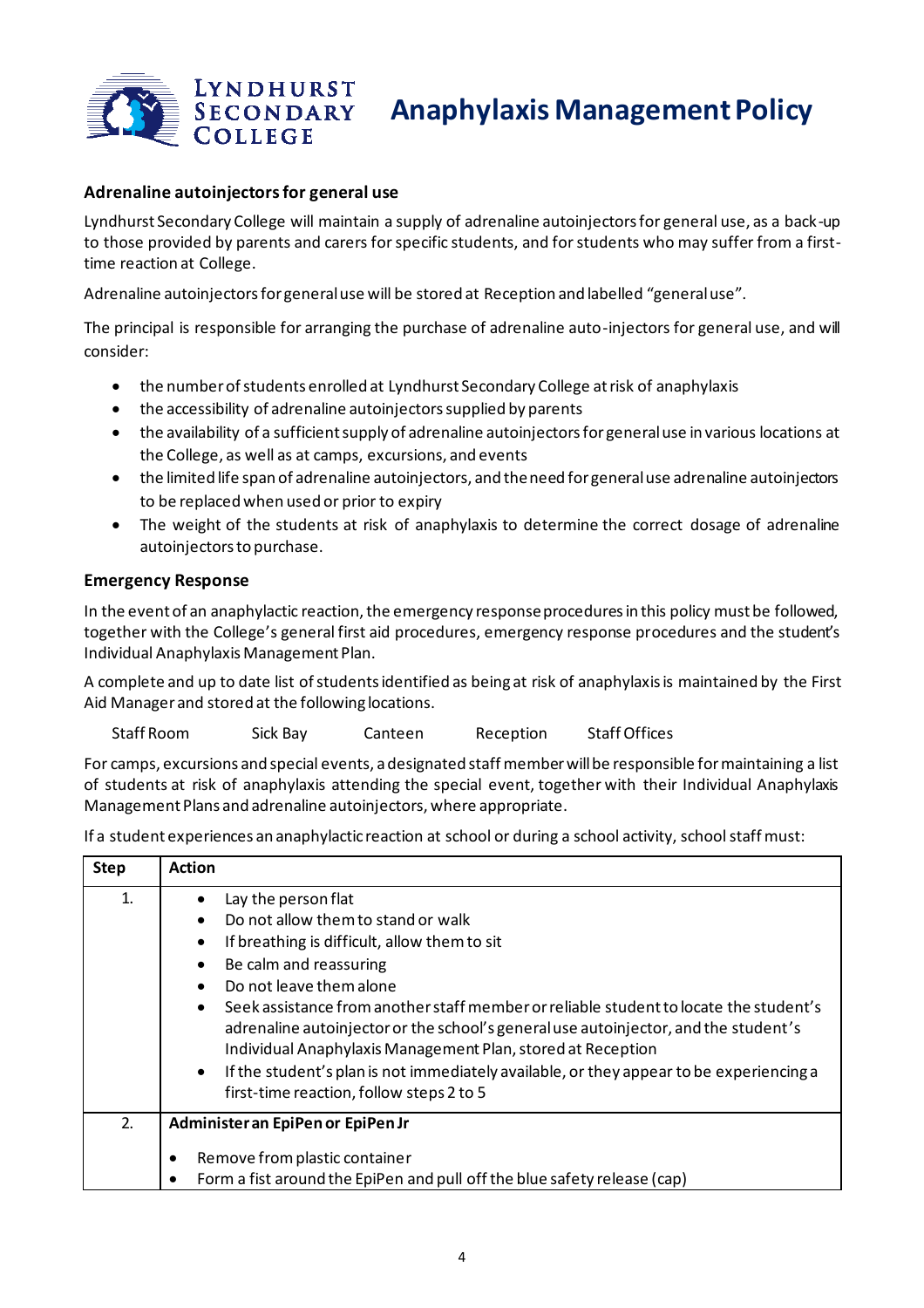

|    | Place orange end against the student's outer mid-thigh (with or without clothing)<br>$\bullet$<br>Push down hard until a click is heard or felt and hold in place for 3 seconds<br>$\bullet$<br>Remove EpiPen<br>$\bullet$<br>Note the time the EpiPen is administered<br>$\bullet$<br>Retain the used EpiPen to be handed to ambulance along with the time of administration<br>$\bullet$<br><b>OR</b>                                                                                                         |
|----|-----------------------------------------------------------------------------------------------------------------------------------------------------------------------------------------------------------------------------------------------------------------------------------------------------------------------------------------------------------------------------------------------------------------------------------------------------------------------------------------------------------------|
|    | Administer an Anapen 500, Anapen 300, Anapen Jr.                                                                                                                                                                                                                                                                                                                                                                                                                                                                |
|    | Pull off the black needle shield<br>$\bullet$<br>Pull off grey safety cap (from the red button)<br>$\bullet$<br>Place needle end firmly against the student's outer mid-thigh at 90 degrees (with or<br>$\bullet$<br>without clothing)<br>Press the red button so it clicks and hold for 10 seconds<br>$\bullet$<br>Remove Anapen®<br>$\bullet$<br>Note the time the Anapen is administered<br>$\bullet$<br>Retain the used Anapen to be handed to ambulance along with the time of administration<br>$\bullet$ |
| 3. | Call an ambulance (000)                                                                                                                                                                                                                                                                                                                                                                                                                                                                                         |
| 4. | If there is no improvement or severe symptoms progress (as described in the ASCIA Action Plan<br>for Anaphylaxis), further adrenaline doses may be administered every five minutes if other<br>adrenaline autoinjectors are available.                                                                                                                                                                                                                                                                          |
| 5. | Contact the student's emergency contacts.                                                                                                                                                                                                                                                                                                                                                                                                                                                                       |
|    |                                                                                                                                                                                                                                                                                                                                                                                                                                                                                                                 |

NB: If a student appears to be having a severe allergic reaction but has not been previously diagnosed with an allergy or being at risk of anaphylaxis, school staff should follow steps 2 – 5 as above.

Schools can use either the EpiPen® **and Anapen® on any student** suspected to be experiencing an anaphylactic reaction, regardless of the device prescribed in their ASCIA Action Plan.

Where possible, schools should consider using the correct dose of adrenaline autoinjector depending on the weight of the student. However, in an emergency if there is no other option available, any device should be administered to the student.

*[Note: If in doubt, it is better to use an adrenaline autoinjector than not use it, even if in hindsight the reaction is not anaphylaxis. Under-treatment of anaphylaxis is more harmful and potentially life threatening than over treatment of a mild to moderate allergic reaction.*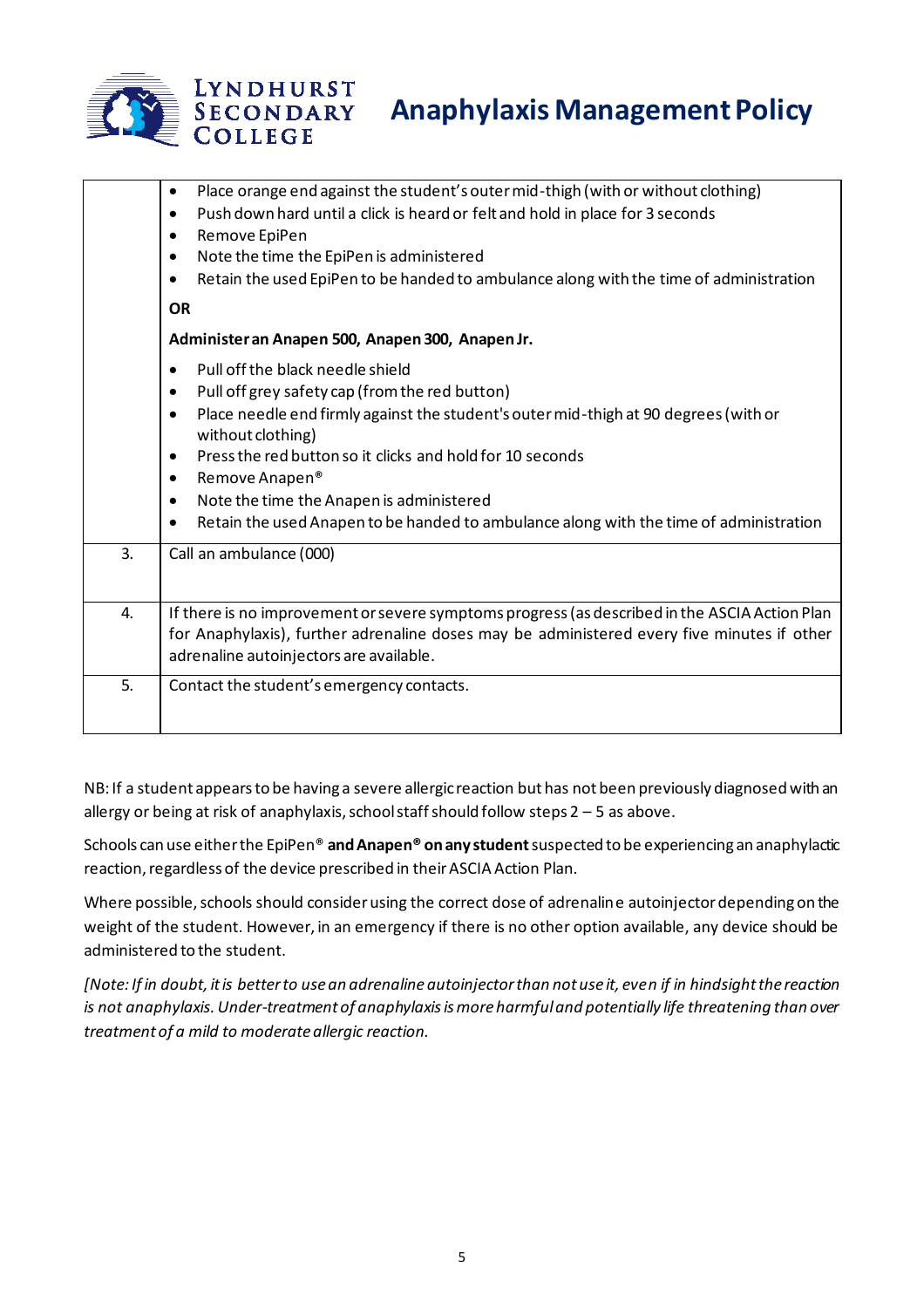

### **Communication Plan**

This policy will be available on Lyndhurst Secondary College's website so that parents and other members of the College community can easily access information about Lyndhurst Secondary College's Anaphylaxis Management Procedures. The parents and carers of students who are enrolled at Lyndhurst Secondary College and are identified as being at risk of anaphylaxis will also be provided with a copy of this policy.

The Principal is responsible for ensuring that all relevant staff, including casual relief staff, canteen staff and volunteers are aware of this policy and Lyndhurst Secondary College's procedures for anaphylaxis management. Casual relief staff and volunteers who are responsible for the care and/or supervision of students who are identified as being at risk of anaphylaxis will also receive a verbal briefing on this policy, their role in responding to an anaphylactic reaction and where required, the identity of students at risk.

The Principal is also responsible for ensuring relevant staff are trained and briefed in anaphylaxis management, consistent with the Department's Anaphylaxis Guidelines

## **Staff training**

The Principal will ensure that the following school staff are appropriately trained in anaphylaxis management:

- School staff who conduct classes attended by students who are at risk of anaphylaxis
- School staff who conduct specialist classes, all canteen staff, admin staff, first aiders and any other member of school staff as required by the Principal based on a risk assessment.

Staff who are required to undertake training must have completed:

- an approved face-to-face anaphylaxis management training course in the last three years, or
- an approved online anaphylaxis management training course in the last two years.

Lyndhurst Secondary College usesthe ASCIA eTraining course (with 22579VIC or 22578VIC or 10710NAT).

Staff are also required to attend a briefing on anaphylaxis management and this policy at least twice per year, (Term 1 and Term 4) facilitated by a staff member who has successfully completed an anaphylaxis management course within the last 2 years. Each briefing will address:

- this policy
- the causes, symptoms, and treatment of anaphylaxis
- the identities of students with a medical condition that relates to allergies and the potential for anaphylactic reaction, and where their medication is located
- how to use an adrenaline autoinjector, including hands on practice with a trainer adrenaline autoinjector
- the College's general first aid and emergency response procedure
- the location of, and access to, adrenaline autoinjectors that have been provided by parents or purchased by the College for general use.

When a new student enrolls at Lyndhurst Secondary College who is at risk of anaphylaxis, the Principal will develop an interim plan in consultation with the student's parents and ensure that appropriate staff are trained and briefed as soon as possible.

A record of staff training courses and briefings will be maintained in the OHS Planning Calendar.